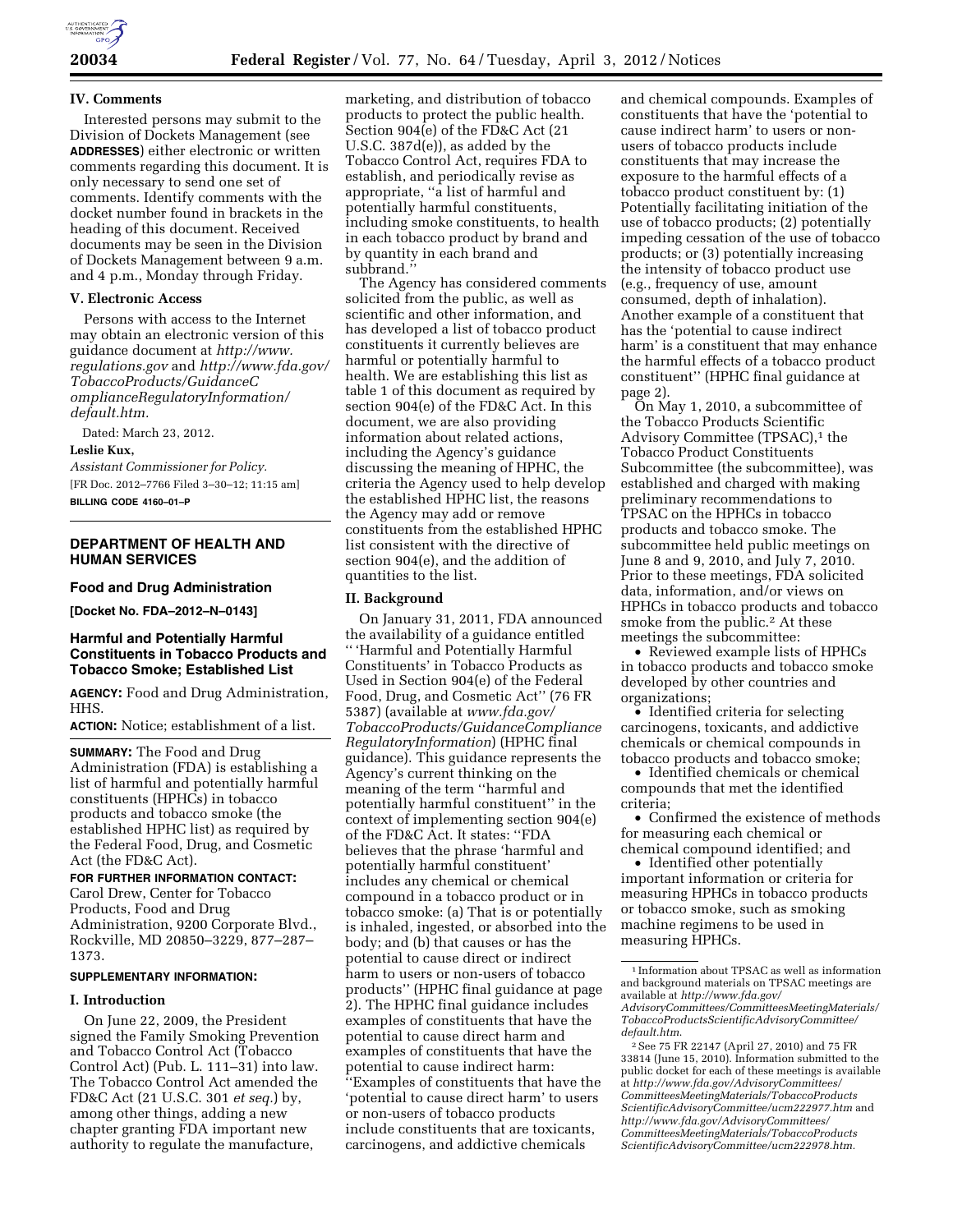The subcommittee made preliminary recommendations to TPSAC.

On August 30, 2010, TPSAC held a public meeting to deliberate on the recommendations from the subcommittee. Prior to this meeting, FDA published a notice in the **Federal Register** soliciting data, information, and/or views from the public on the issues to be discussed at this meeting.3 FDA asked what criteria TPSAC recommended the Agency use for determining whether a constituent is a carcinogen, toxicant, or addictive chemical or chemical compound that should be included on the established HPHC list. As a result of its discussions, TPSAC recommended to the Agency the following criteria for selecting the established HPHC list:

- Constituents identified as known or probable human carcinogens by either the International Agency for Research on Cancer (IARC), the U.S. Environmental Protection Agency (EPA), or the National Toxicology Program;
- Constituents identified as possible human carcinogens by IARC or EPA and/or identified by the National Institute for Occupational Safety and Health as potential occupational carcinogens;
- Constituents identified by EPA or the Agency for Toxic Substances and Disease Registry (ATSDR) as having adverse respiratory or cardiac effects;
- Constituents identified by the California Environmental Protection Agency as reproductive or developmental toxicants;
- Constituents having, based upon a review of the peer-reviewed literature, evidence of at least two of the following measures of abuse liability (addiction):
	- $\circ$  Central nervous system activity;
	- $\circ$  Animal drug discrimination;
	- $\circ$  Conditioned place preference;
	- Æ Animal self-administration;
	- $\bigcap$ Human self-administration;
	- ÆDrug liking;
	- $\circ$ Signs of withdrawal; and
- Constituents banned in food (for smokeless tobacco products).

On August 12, 2011, FDA published a notice in the **Federal Register** (76 FR 50226) (the August 12 notice 4) stating that the Agency had tentatively concluded that it should consider a

constituent meeting the criteria listed in that document to be harmful or potentially harmful, such that the constituent should be included on the HPHC list, unless other scientific information obtained by or submitted to the Agency shows that the constituent is not, in fact, harmful or potentially harmful. The August 12 notice also included a list of constituents that was developed by applying this approach to available information and requested that interested persons submit scientific and other information concerning the harmful and potentially harmful constituents in tobacco products and tobacco smoke. The August 12 notice stated that the Agency was particularly interested in comments on the following issues: (1) The criteria FDA should use in determining whether a constituent is harmful or potentially harmful such that it should be included on the established HPHC list; (2) whether any chemicals or chemical compounds not listed should be added because they are harmful or potentially harmful, including supporting scientific or other information; and/or (3) whether any chemicals or chemical compounds should be removed because they are not harmful or potentially harmful, including supporting scientific or other information.

The Agency has considered all of the comments submitted to the docket for the August 12 notice and has reviewed scientific and other information submitted to support these comments. Based on the information before it and its own knowledge and expertise, FDA concludes that it should consider a constituent meeting the criteria proposed in the August 12 notice to be harmful or potentially harmful, such that it should be included on the HPHC list, unless other scientific information obtained by or submitted to the Agency shows that the constituent is not, in fact, harmful or potentially harmful. Applying these criteria, and after consideration of comments and supporting information submitted to the docket for the August 12 notice, FDA has developed the established list of harmful and potentially harmful constituents in tobacco products and tobacco smoke as table 1 of this document.

Three constituents included on the list we published for comment in the August 12 notice are not included in table 1. Based on information submitted to the docket and our review of the scientific literature, we have determined not to include dibenz[a,h]acridine, dibenz[a,j]acridine and 7Hdibenz[c,g]carbazole on the established HPHC list at this time because there is

not sufficient evidence that they are found in tobacco products or tobacco smoke. This decision is based on information presently before us, and may be revised, consistent with the directive in section 904(e) of the FD&C Act that FDA periodically revise the established list as appropriate.

We note that certain metals on the established HPHC list (beryllium, cadmium, chromium, cobalt, lead, mercury, nickel, and selenium) may exist in tobacco products and tobacco smoke in the elemental form and/or in compounds. Both the elemental and compound forms are harmful and/or potentially harmful under our criteria. Identification of a metal on the established HPHC list therefore refers to the metal regardless of whether it is found in its elemental form or as a metal-bound compound. For example, beryllium includes both elemental beryllium and beryllium found in beryllium compounds.

FDA recognizes that the established HPHC list may not include all constituents that are ''harmful or potentially harmful.'' For example, several of the criteria described in this document depend on a chemical or chemical compound being both studied and listed by another entity, such as constituents identified by EPA or ATSDR as having adverse respiratory or cardiac effects. The fact that a constituent has not been so identified by EPA or ATSDR could be because it has not been adequately studied or has not yet been systematically reviewed by relevant Agencies, rather than because the constituent does not have adverse respiratory or cardiac effects. Moreover, FDA has only focused on the five disease outcomes of cancer, cardiovascular disease, respiratory effects, developmental or reproductive effects, and addiction. FDA intends to review other disease outcomes to assess whether additional chemicals or chemical compounds in tobacco products or tobacco smoke are harmful or potentially harmful constituents that contribute to the risk of other diseases.

In addition, the criteria FDA has selected are limited to those that relate to carcinogens, toxicants, and addictive chemicals or chemical compounds in tobacco products and tobacco smoke. We intend to consider whether additional criteria should be selected to help identify other classes of harmful or potentially harmful chemicals and chemical compounds for inclusion on the established HPHC list, and whether individual constituents should be added. Just as these types of new information may lead to additions to the established HPHC list, FDA recognizes

<sup>3</sup>See 75 FR 47308 (August 5, 2010). Information submitted by the public to the docket for this meeting is available at *[http://www.fda.gov/](http://www.fda.gov/AdvisoryCommittees/CommitteesMeetingMaterials/TobaccoProductsScientificAdvisoryCommittee/ucm232799.htm) [AdvisoryCommittees/CommitteesMeetingMaterials/](http://www.fda.gov/AdvisoryCommittees/CommitteesMeetingMaterials/TobaccoProductsScientificAdvisoryCommittee/ucm232799.htm)  [TobaccoProductsScientificAdvisoryCommittee/](http://www.fda.gov/AdvisoryCommittees/CommitteesMeetingMaterials/TobaccoProductsScientificAdvisoryCommittee/ucm232799.htm) [ucm232799.htm.](http://www.fda.gov/AdvisoryCommittees/CommitteesMeetingMaterials/TobaccoProductsScientificAdvisoryCommittee/ucm232799.htm)* 

<sup>4</sup> ''Harmful and Potentially Harmful Constituents in Tobacco Products and Tobacco Smoke; Request for Comments,'' 76 FR 50226 (August 12, 2011).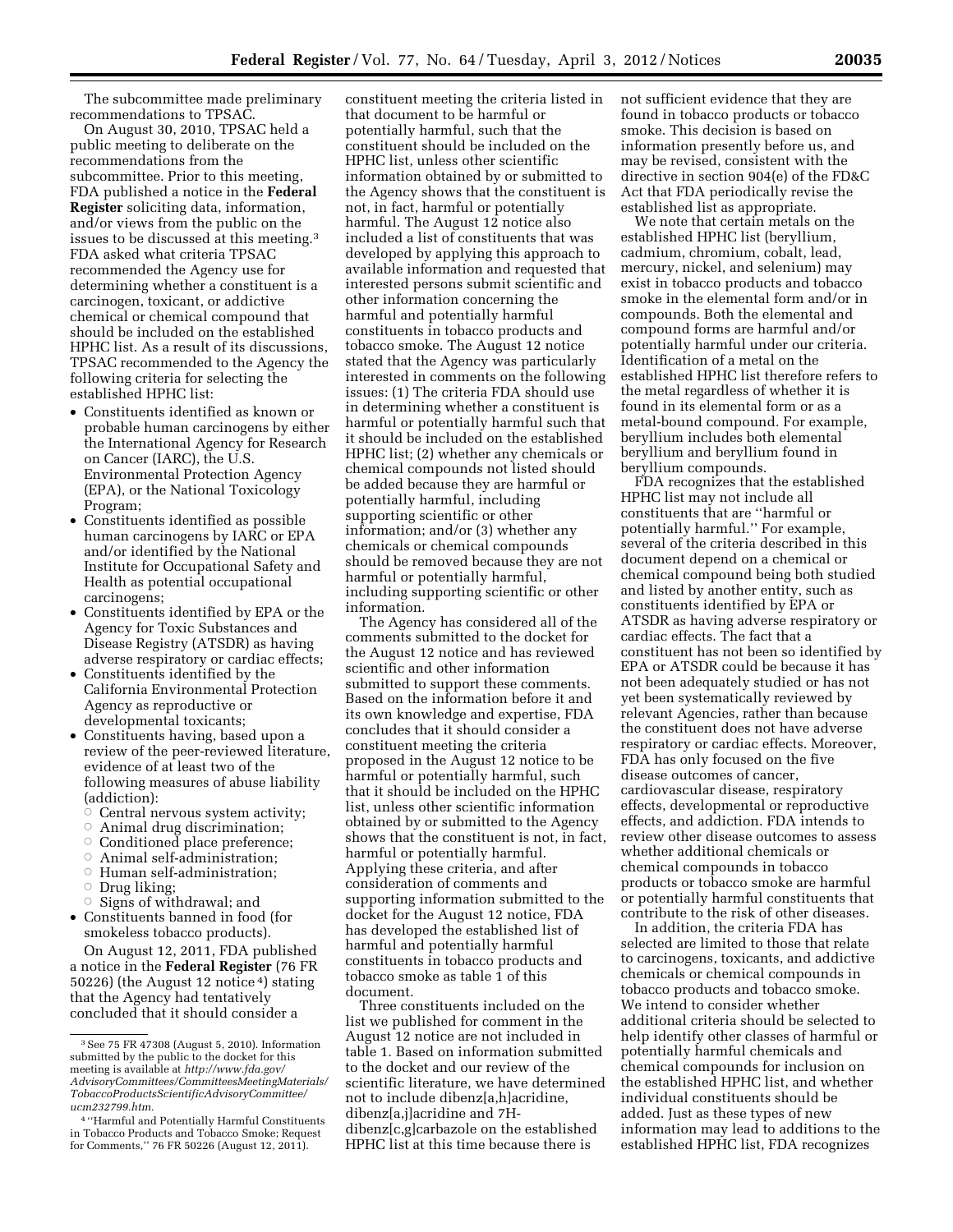that it may become aware of new scientific information about constituents of tobacco products that make it appropriate to remove one or more of the constituents that appear on the list. Thus, FDA will continue to review scientific information about tobacco product constituents. For these reasons and consistent with the directive of section 904(e) of the FD&C Act, FDA intends to periodically revise as appropriate the established HPHC list.

Currently, the established HPHC list in table 1 does not contain quantities of

the HPHCs by brand and subbrand. Beginning June 22, 2012, sections  $904(a)(3)$  and  $904(c)(1)$  of the FD&C Act require tobacco product manufacturers and importers or their agents to submit a list of constituents, including smoke constituents as applicable, identified by FDA as harmful or potentially harmful to health in each of their tobacco products, by brand and by quantity in each brand and subbrand. Elsewhere in this issue of the **Federal Register**, FDA is publishing a notice announcing the availability of a draft guidance for

industry to assist persons reporting to FDA the quantities of harmful and potentially harmful constituents in tobacco products and tobacco smoke. FDA intends to use the data and information submitted under sections  $904(a)(3)$  and  $904(c)(1)$  to, as directed by section  $904(d)(1)$  of the FD&C Act, place on public display the list of HPHCs established under section 904(e), by brand and by quantity in each brand and subbrand, in a format "that is understandable and not misleading to a lay person."

# TABLE 1—ESTABLISHED LIST OF THE CHEMICALS AND CHEMICAL COMPOUNDS IDENTIFIED BY FDA AS HARMFUL AND POTENTIALLY HARMFUL CONSTITUENTS IN TOBACCO PRODUCTS AND TOBACCO SMOKE

| Constituent | Carcinogen (CA),<br>respiratory toxicant (RT)<br>cardiovascular toxicant<br>(CT), reproductive or<br>developmental toxicant<br>(RDT),<br>addictive (AD) |
|-------------|---------------------------------------------------------------------------------------------------------------------------------------------------------|
|             | CA, RT, AD                                                                                                                                              |
|             | CА                                                                                                                                                      |
|             | RT                                                                                                                                                      |
|             | RT, CT                                                                                                                                                  |
|             | CА                                                                                                                                                      |
|             | CA, RT                                                                                                                                                  |
|             | CA                                                                                                                                                      |
|             | CА                                                                                                                                                      |
|             | СA                                                                                                                                                      |
|             | CA                                                                                                                                                      |
|             | RT                                                                                                                                                      |
|             | AD                                                                                                                                                      |
|             | CА                                                                                                                                                      |
|             | CA, CT, RDT                                                                                                                                             |
|             | CА                                                                                                                                                      |
|             | CA, CT                                                                                                                                                  |
|             | CА                                                                                                                                                      |
|             | CA, CT, RDT                                                                                                                                             |
|             | CA, CT                                                                                                                                                  |
|             | CA, CT                                                                                                                                                  |
|             | CА                                                                                                                                                      |
|             | СA                                                                                                                                                      |
|             | CA                                                                                                                                                      |
|             | CА                                                                                                                                                      |
|             | CA, RT, RDT                                                                                                                                             |
|             | CA, RT, RDT                                                                                                                                             |
|             | CA                                                                                                                                                      |
|             | RDT                                                                                                                                                     |
|             | CA                                                                                                                                                      |
|             | CA, RDT                                                                                                                                                 |
|             | CA, RT, RDT                                                                                                                                             |
|             | CA, CT                                                                                                                                                  |
|             | CA, CT                                                                                                                                                  |
|             | Banned in food                                                                                                                                          |
|             | CA, RT                                                                                                                                                  |
|             | CA                                                                                                                                                      |
|             | CА                                                                                                                                                      |
|             | СA                                                                                                                                                      |
|             | CA                                                                                                                                                      |
|             | CA                                                                                                                                                      |
|             | CА                                                                                                                                                      |
|             | CA                                                                                                                                                      |
|             | CA                                                                                                                                                      |
|             | CA, RDT                                                                                                                                                 |
|             | СA                                                                                                                                                      |
|             | CA, RT, RDT                                                                                                                                             |
|             | CA, RT                                                                                                                                                  |
|             | CA                                                                                                                                                      |
|             | CA                                                                                                                                                      |
|             |                                                                                                                                                         |